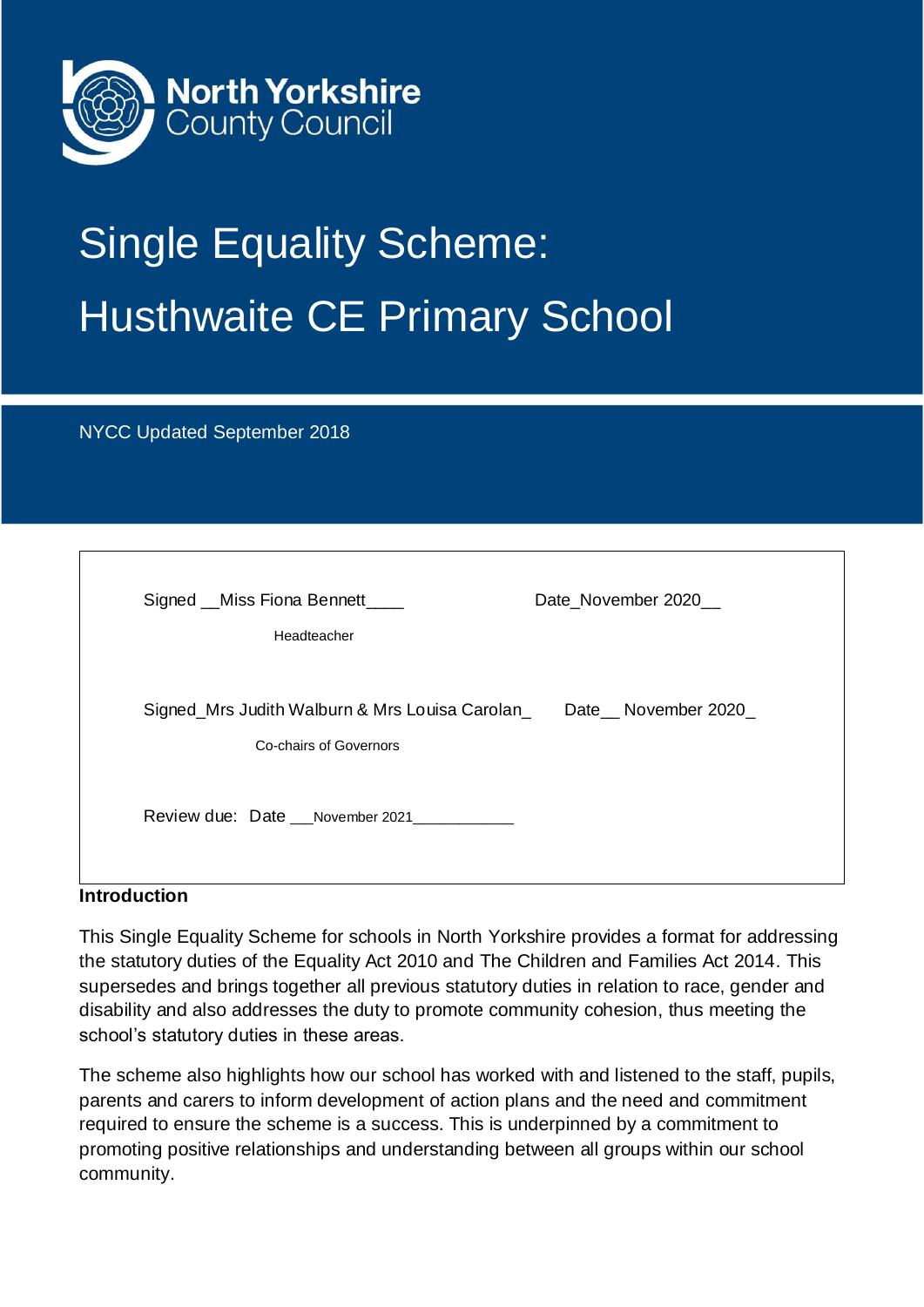This document sets out how pupils with the following protected characteristics will be protected in our school from harassment and discrimination:-

- **·** disability.
- gender.
- race.
- **•** religion and belief.
- **•** sexual orientation.
- **•** gender reassignment.
- pregnancy and maternity.

The law on disability discrimination is different from the rest of the Equalities Act in a number of ways. In particular, it works in only one direction – that is to say, it protects disabled people but not people who are not disabled. This means that schools are allowed to treat disabled pupils more favourably than non-disabled pupils, and in some cases are required to do so, by making reasonable adjustments to put them on a more level footing with pupils without disabilities The definition of what constitutes discrimination is more complex. Provision for disabled pupils is closely connected with the regime for children with special educational needs. Chapter 4 of the Act deals in detail with disability issues.

This scheme extends however to cover all aspects of vulnerability, including those associated with socio-economic factors (e.g. pupils from low income families).

As well as delivering high quality services to our pupils, the school is also committed to being a good employer and as such this scheme outlines how we meet our varied duties in terms of recruitment and employment practices. We are also committed to be fully inclusive of all community users, including parents and carers. As such, this scheme therefore also sets out how we will work to overcome any discrimination related to the other protected characteristics:-

- Age\*
- Being married or in a civil partnership

\*A person's age is also a protected characteristic in relation to employment and the Act extends this (except for children) to the provision of goods and services, but age as a protected characteristic does not apply to pupils in schools. Schools therefore remain free to admit and organise children in age groups and to treat pupils in ways appropriate to their age and stage of development without risk of legal challenge, even in the case of pupils over the age of 18.

The impact of this scheme is reported on annually.

## **Aims of the Single Equality Scheme**

- To articulate the school's commitment to equality which permeates all school policies and practices
- To ensure that everyone who belongs to, or comes into contact with, our school community is valued and respected
- To promote equality of opportunity and eliminate unlawful discrimination, harassment or victimisation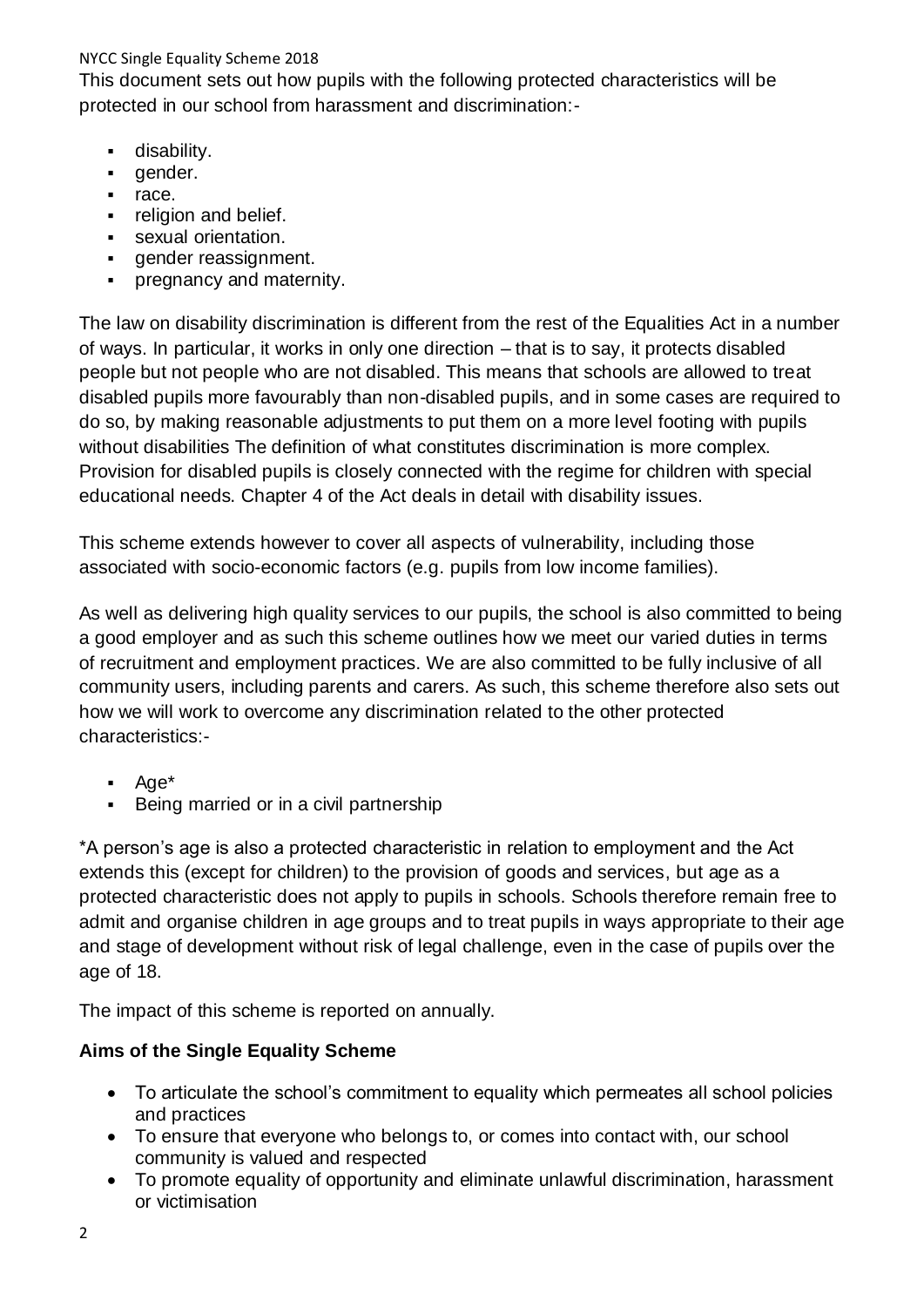• To comply with statutory duties under equalities legislation in one document

## **Purpose of the Equality Scheme**

This equality scheme is the school's response to the specific and general duties in the current equality legislation, which has been brought together under the Equality Act 2010 (see appendix 1). It is an attempt to capture how the school is systematically establishing and implementing good practice in equality and diversity across all areas of school life. This includes a response to all aspects of social identity and diversity.

This Equality Scheme sets out how the school will:

- eliminate discrimination;
- eliminate harassment or victimisation related to any aspect of social identity or diversity;
- promote equality of opportunity;
- promote positive attitudes to all aspects of social identity and diversity;
- encourage participation by disabled people and people representing different aspects of social identity in public life;
- take steps to take account of difference even where that involves treating some people more favourably than others;
- take proportionate action to address the disadvantage faced by particular groups of pupils.

## **Planning to eliminate discrimination and promote equality of opportunity**

This scheme is underpinned by the core belief that all children and young people belong to their local community and share the same rights to membership of that community and a quality education. We set equality objectives with associated actions which are outlined within our equalities action plan that accompanies this Equality Scheme. Our plan identifies what we will be doing over the coming year to make our school more accessible to the whole community, irrespective of background or need. (see appendix 2 below)

It encompasses our duties to promote positive outcomes in relation to race, gender and disability, but also identifies actions to address other social identities. It encompasses our **anticipatory duties to plan ahead for the reasonable adjustments** (reasonable and proportionate steps to overcome barriers that may impede some pupils) we need to make to be best placed to help disabled pupils who come to our school.

This action plan replaces the school's Disability Accessibility Plan for the school (previously required under the planning duties in the Disability Discrimination Act) as it sets out how the school will increase access to education for disabled pupils, alongside other protected groups, in the three areas required:

- increasing the extent to which disabled pupils can participate in the school curriculum;
- improving the physical environment of the school to enable disabled pupils to take better advantage of education, benefits, facilities and services provided
- improving the availability of accessible information to disabled pupils.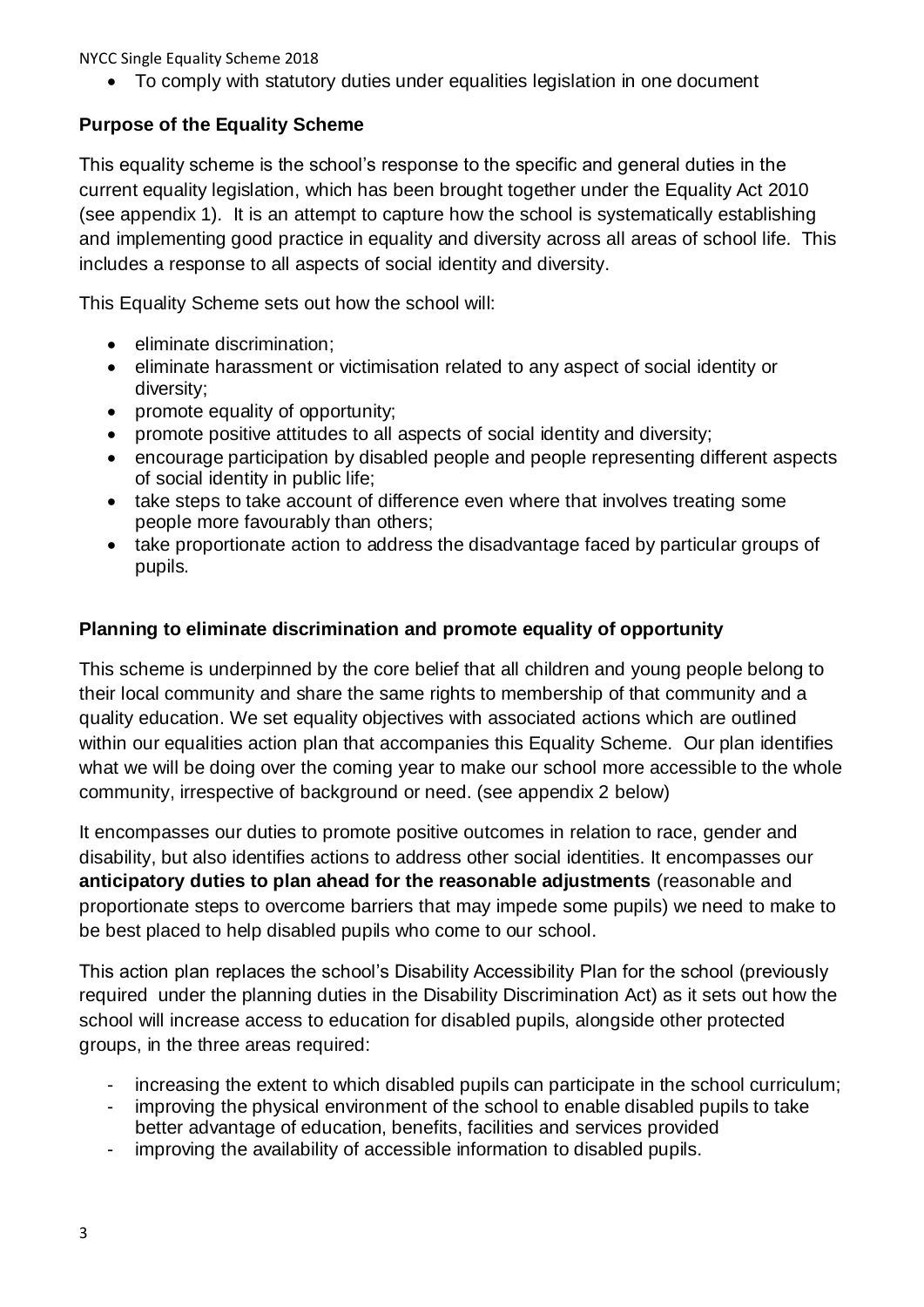The action plan is renewed annually and progress towards the equality objectives within it is reported on regularly to governors, and this information is published at least annually. Equality objectives have been identified through consultation with key stakeholders. Our equality objectives are published at least once every four years.

This action plan is understood and implemented by all staff and is available on the school website. It is available in different formats and in different languages on request to the school office.

Our school has regard to the need to provide adequate resources for implementing plans and must regularly review them. (NB an accessibility plan may be a freestanding document but may also be published as part of another document such as the school development plan.)

Our school records all prejudice based and hate incidents and reports them to the Local Authority, in line with the guidance, which can be found at: [http://cyps.northyorks.gov.uk/equalities-and-diversity.](http://cyps.northyorks.gov.uk/equalities-and-diversity) Pupils and staff are encouraged to

report incidents and the school responds effectively, aiming to eliminate all forms of discrimination and prejudiced based incidents.

## **What kind of a school are we?**

## **School Vision and Values**

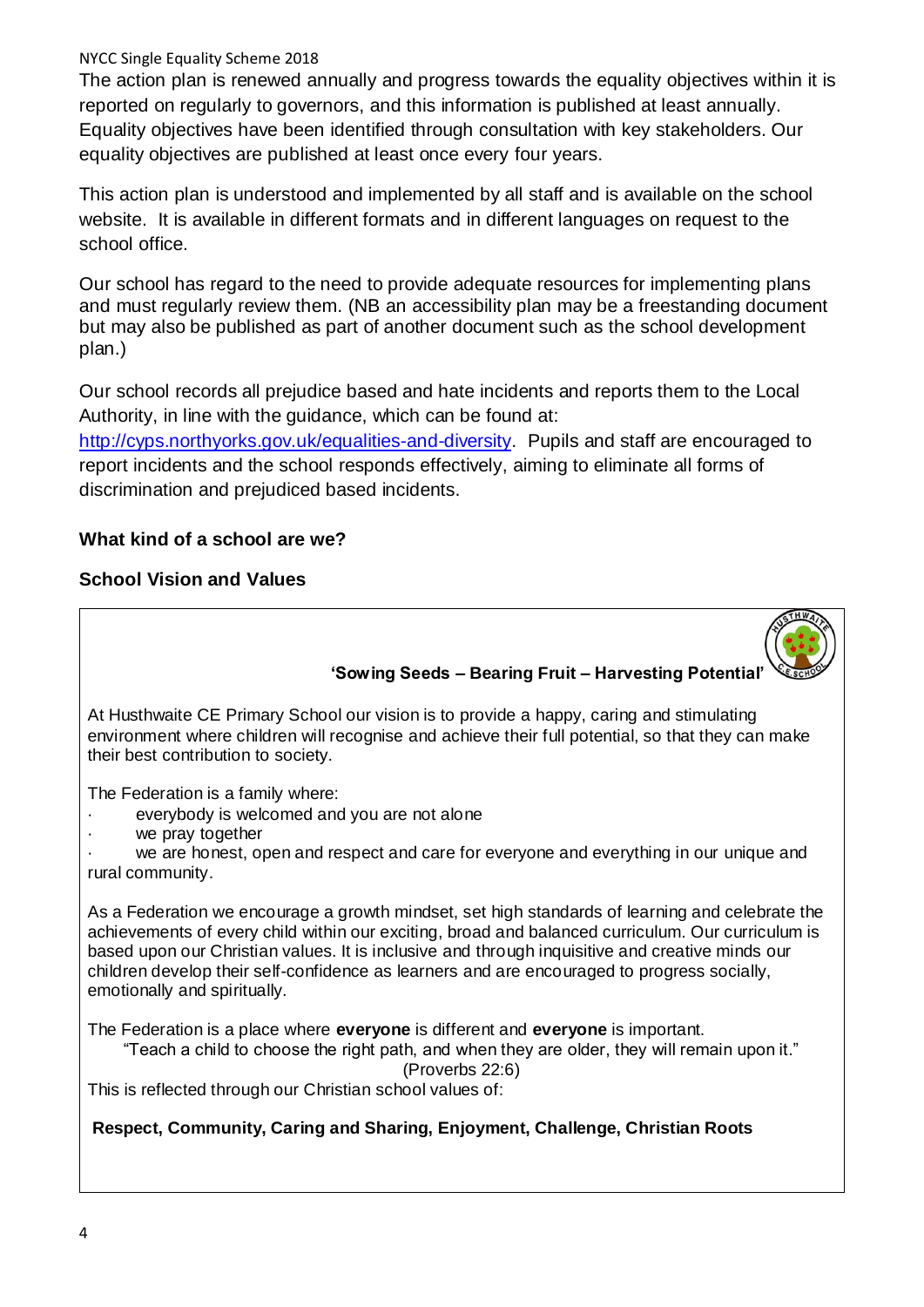The school's vision and values statement reflects the school's ambitions for all its pupils and have been developed with the whole community. It refers to the key requirements set out in the National Curriculum Inclusion Statement [https://www.gov.uk/government/publications/national-curriculum-in-england-framework-for](https://www.gov.uk/government/publications/national-curriculum-in-england-framework-for-key-stages-1-to-4/the-national-curriculum-in-england-framework-for-key-stages-1-to-4)[key-stages-1-to-4/the-national-curriculum-in-england-framework-for-key-stages-1-to-4](https://www.gov.uk/government/publications/national-curriculum-in-england-framework-for-key-stages-1-to-4/the-national-curriculum-in-england-framework-for-key-stages-1-to-4) for developing an inclusive curriculum: setting suitable learning challenges; responding to pupils' diverse learning needs; overcoming potential barriers to learning and assessment, for individuals and groups of pupils.

The school is committed to addressing any actions which are identified to improve our inclusive practice.

#### **School Context**

The nature of the school population and context to inform action planning for the equality scheme

Husthwaite CE Primary School is a small primary school. In October 2016 the school federated with a neighbouring school to form the Husthwaite and Sessay Primary CE Federation. The school provides education for pupils between the ages of 3 and 11 years.

The school's catchment covers several small rural villages although it attracts a significant number of families from out of catchment. Children attending school come from a wide range of differing socio-economic backgrounds. A number of children have been identified as vulnerable because of their circumstances. Almost all pupils are of White British heritage.

The number of children known to be eligible for FSM is 15.9% and this reflects the background of some children who live in pockets of rural deprivation.

20.3% of pupils have a special educational needs and/or disability and 1.4% have an Education Health Care Plan.

We are a Church of England Primary School with a strong Christian ethos which is reflected in our school vision and values. We have links with the local churches, especially St Nicholas. All faiths and beliefs are shared and celebrated with the children to promote understanding.

Attendance levels at the school are good (above 95%) and we promote strong communication and relationships with parents and carers.

#### **The training taken to position the school well for the equality and diversity agenda**.

- Appropriate staff receive first aid training including paediatric first aid and administration of medication eg, Epi-pen, dyslexia, asthma.
- Training is regularly updated and adapted to meet the needs of children and staff
- Restrictive Physical Intervention Training (Autumn 2017) for all staff.
- Weekly staff updates review needs of particular children.
- All children reviewed termly and interventions implemented.
- IPM's reviewed termly.
- PP trackers reviewed termly.
- Safer recruitment training has been undertaken by relevant staff and governors.
- SENCO network meetings attended.
- Faith week on rolling programme for Federation Curriculum Enrichment weeks.

#### **School provision**

#### **Examples of reasonable adjustments the school makes as a matter of course**

From September 2012 schools and local authorities have a duty to supply auxiliary aids and services as reasonable adjustments where these are not being supplied through Special Educational Needs (SEN) statements or from other sources. Additional high needs funding may be available on application to the local authority.

Examples of reasonable adjustments the school makes as a matter of course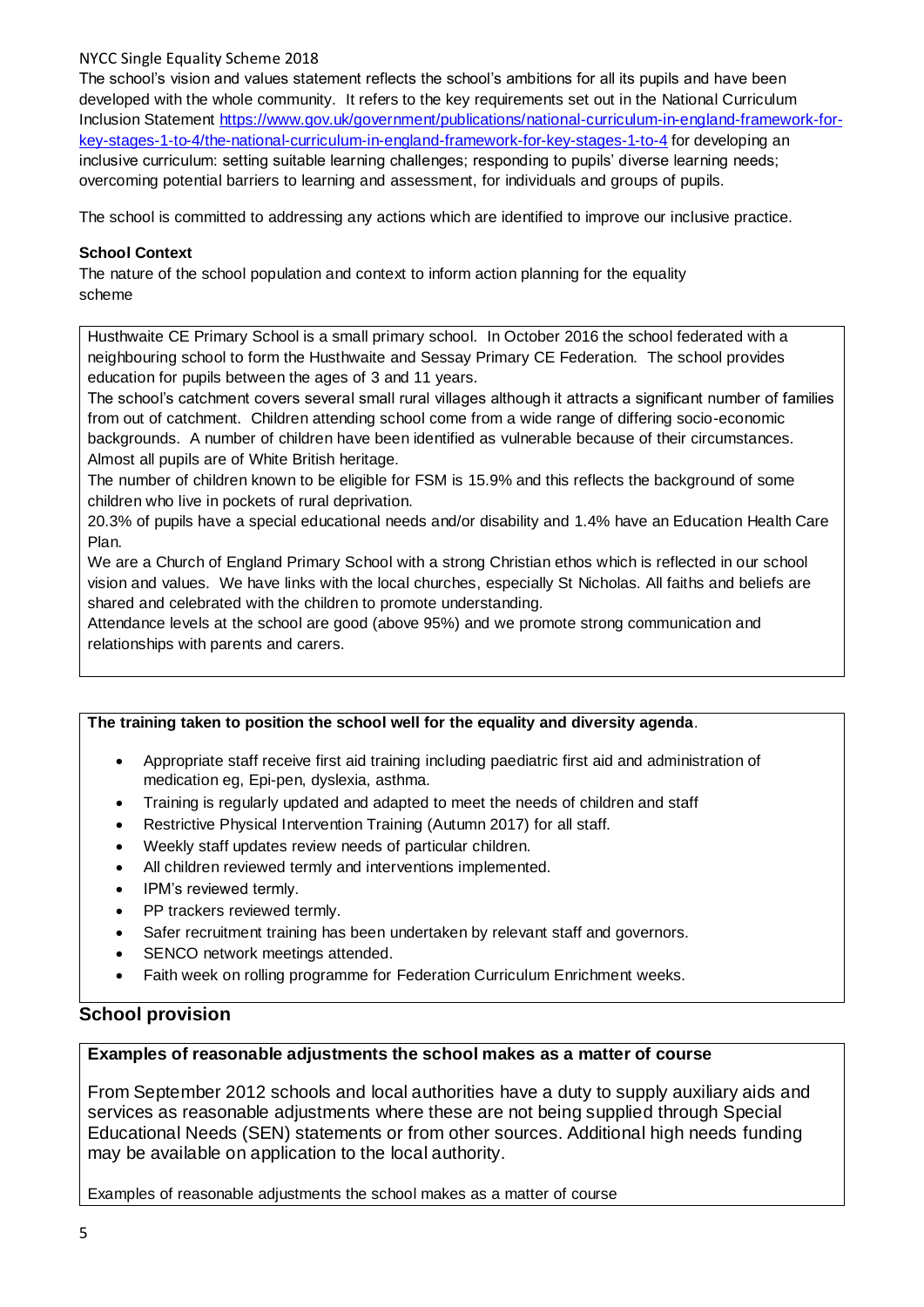- Information is available on request in different formats for parents/carers
- The SEND information report is updated regularly and is available on the website.
- Individual needs catered for within classrooms and different ways of recording learning.
- The school behaviour policy is inclusive.
- Individual provision maps are in place and used for all areas of provision within school.
- Parents are consulted and adaptations for pupils acted upon.
- The usual of coloured overlays are provided for those children with dyslexia or dyslexic tendencies.

#### **Outcomes for pupils**

Outcomes for pupils are analysed against social identity issues, i.e. gender, ethnicity, disability, faith background, and aspects of vulnerability identified by the school. This is compared with the outcomes made for all pupils.

These processes form part of the school's equality impact assessment to determine the impact of our provision on improving outcomes for identified pupils. In line with statutory requirements all new policies as well as existing policies and functions are evaluated for the impact they have, in consultation with identified pupils and parents/carers.

- pupils' attainment analysis of end of key stage results for pupils of particular groups
- the quality of particular groups of pupils' learning and the progress they make throughout the school
- the extent to which different groups of pupils feel safe (e.g. Incidents of racism, 'hate' and bullying involving particular groups of pupils)
- the behaviour of particular groups of pupils (e.g. exclusion data for particular groups of pupils)  $\Box$  the extent to which pupils from particular groups adopt healthy lifestyles
- the extent to which pupils from particular groups contribute to the school and the wider community (e.g. participation and achievement on extra-curricular/extended school activities, participation on school trips for particular groups of pupils)
- attendance data for all pupils and for particular groups (e.g. extended leave/mobility issues for particular groups of pupils)
- the effectiveness of the school's engagement with parents/carers of particular groups of pupils (e.g. attendance at parents' meetings, involvement in planning provision, consultation with, results of parental feedback)
- impact of the use of specific individual budgets e.g. Pupil Premium report SEN information report

## **Equalities objectives**

Our Equalities Objectives, based on needs analysis, for the period 2018-2022 are: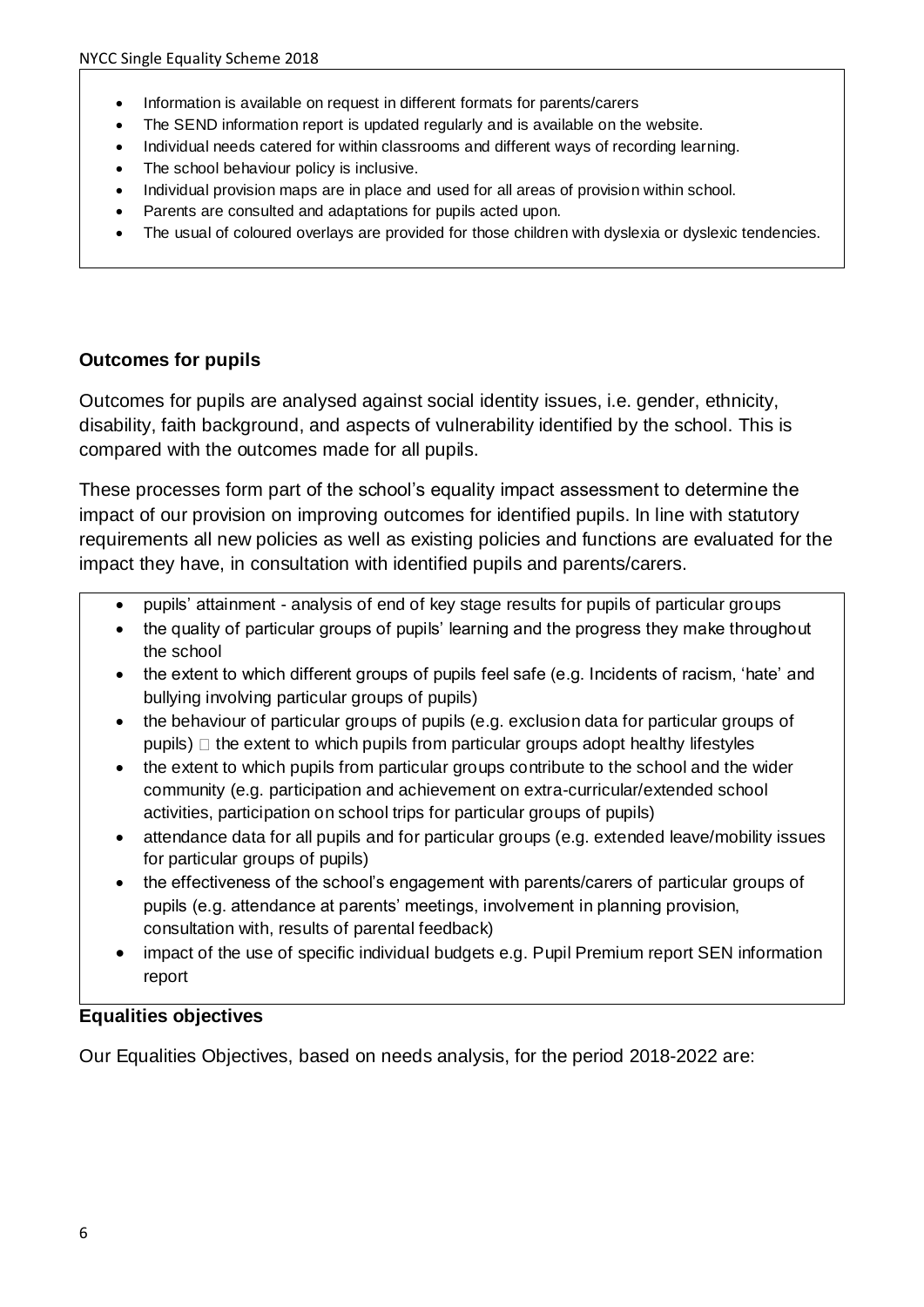- to narrow the gap in performance of Pupil Premium pupils;
- to increase understanding of different religious groups and cultures;
- to reduce the number of homophobic, biphobic and transphobic incidents:
- to raise attainment in English writing for boys;
- to encourage all children to consider non-stereotyped career options;

Indicators of progress towards the objectives are reviewed annually.

## **Roles and Responsibilities in Implementing the Single Equality Scheme and Equalities Objectives**

#### **The Head Teacher will:**

- ensure that staff and parents are informed about the Single Equality Scheme and equality objectives;
- ensure that the scheme is implemented effectively;
- manage any day to day issues arising from the policy whether for pupils or for the school as an employer;
- ensure all hate incidents are recorded, appropriately responded to and reported to the Local Authority;
- ensure staff have access to training which helps to implement the scheme;
- liaise with external agencies regarding the policy so that the school's actions are in line with the best advice available;
- monitor the scheme and report to the Governing Body at least annually, on the effectiveness of the policy and progress towards the equalities objectives;
- ensure that the SLT are kept up to date with any development affecting the policy/action plan arising from the scheme;
- provide appropriate support and monitoring for all pupils and specific and targeted pupils to whom the scheme and equality objectives has direct relevance, with assistance from relevant agencies.

## **The Governing Body will:**

- ensure that the school complies with all relevant equalities legislation;
- recommend all governors receive up to date training in all the equalities and SEND duties;
- designate a governor with specific responsibility for the Single Equality Scheme and equalities objectives;
- establish that the action points arising from the scheme are part of the School Development Plan;
- support the Headteacher in implementing any actions necessary;
- inform and consult with parents about the scheme;
- publish equality objectives every four years
- evaluate the action plan annually
- publish information at least annually.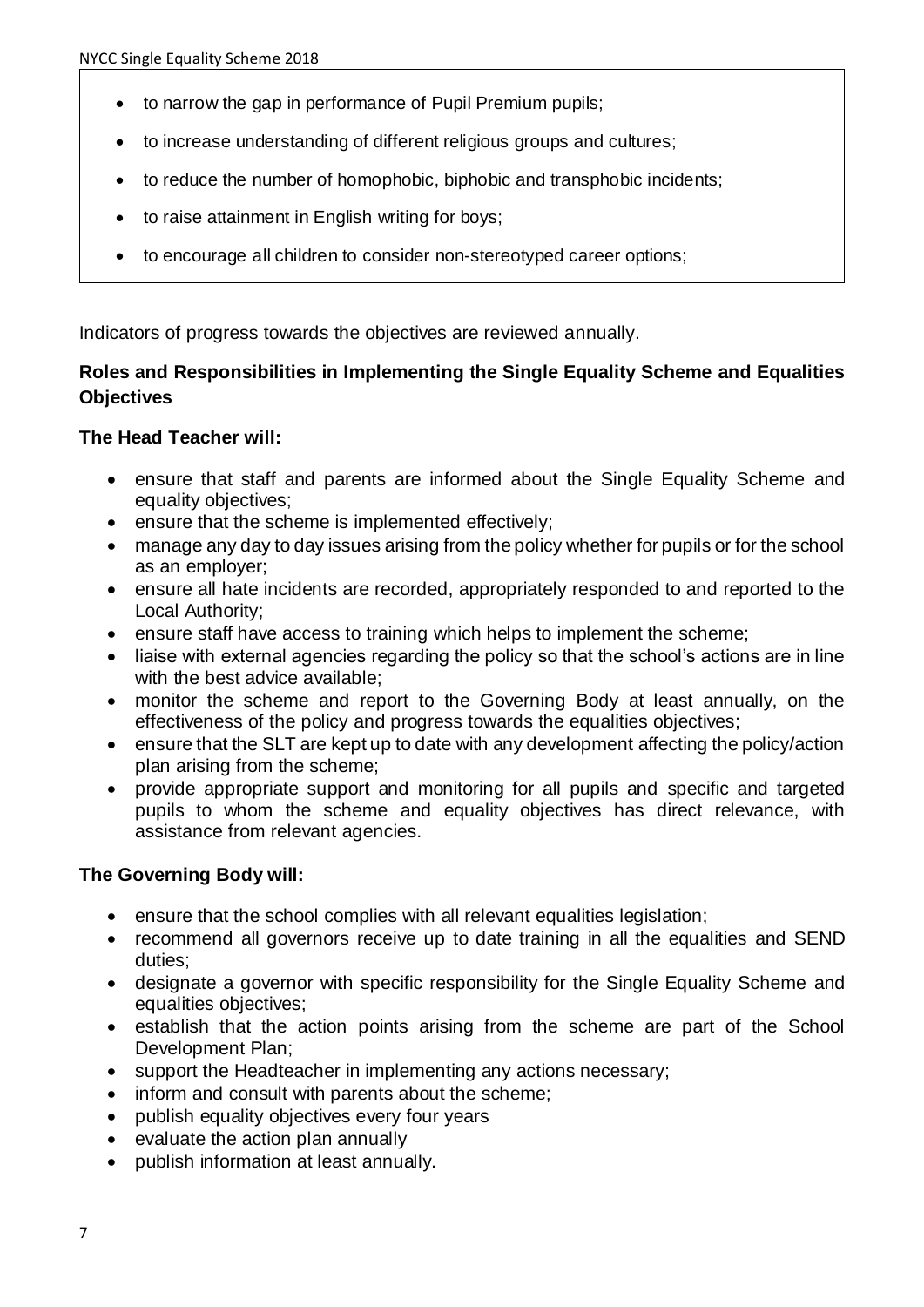#### NYCC Single Equality Scheme 2018 **The Senior Leadership Team will:**

- have general responsibility for supporting other staff in implementing this scheme;
- provide a lead in the dissemination of information relating to the scheme;
- identify good quality resources and CPD opportunities to support the scheme;
- with the Headteacher, provide advice/support in dealing with any incidents/issues;
- assist in implementing reviews of this scheme as detailed in the School Development Plan.

## **People with specific responsibilities**

- The SENCO, alongside the headteacher is responsible for maintaining and sharing with all the staff those vulnerable pupils and how their needs will be met;
- The Headteacher is responsible for ensuring the specific needs of staff members are addressed;
- The SENCO and Headteacher are responsible for gathering and analysing the information on outcomes of vulnerable pupils and staff;
- The headteacher and senior teacher is responsible for recording, reporting and monitoring prejudice based and hate incidents;
- details of the person responsible for monitoring the response to reported incidents of a discriminatory nature.

## **Parents/Carers will:**

- have access to the scheme and equalities objectives;
- be encouraged to support the scheme;
- have the opportunity to attend contribute to the development of the scheme;
- have the right to a personalised approach to meeting additional needs and a right to have their views taken into account.
- have the right to be informed of any incident related to this scheme which could directly affect their child.

## **School Staff will:**

- accept that this is a whole school issue and support the Single Equality Scheme and equalities objectives;
- be aware of the Single Equality Scheme and how it relates to them;
- be encouraged to express their views through a staff survey;
- make known any queries or training requirements
- know how to deal with incidents of concern, including bullying and how to identify and challenge bias and stereotyping;
- know procedures for reporting prejudice based and hate incidents;
- not discriminate on racial, disability or other grounds;
- keep themselves up to date with relevant legislation and attend training and information events organised by the school or LA;
- ensure that pupils from all groups are included in all activities and have full access to the curriculum;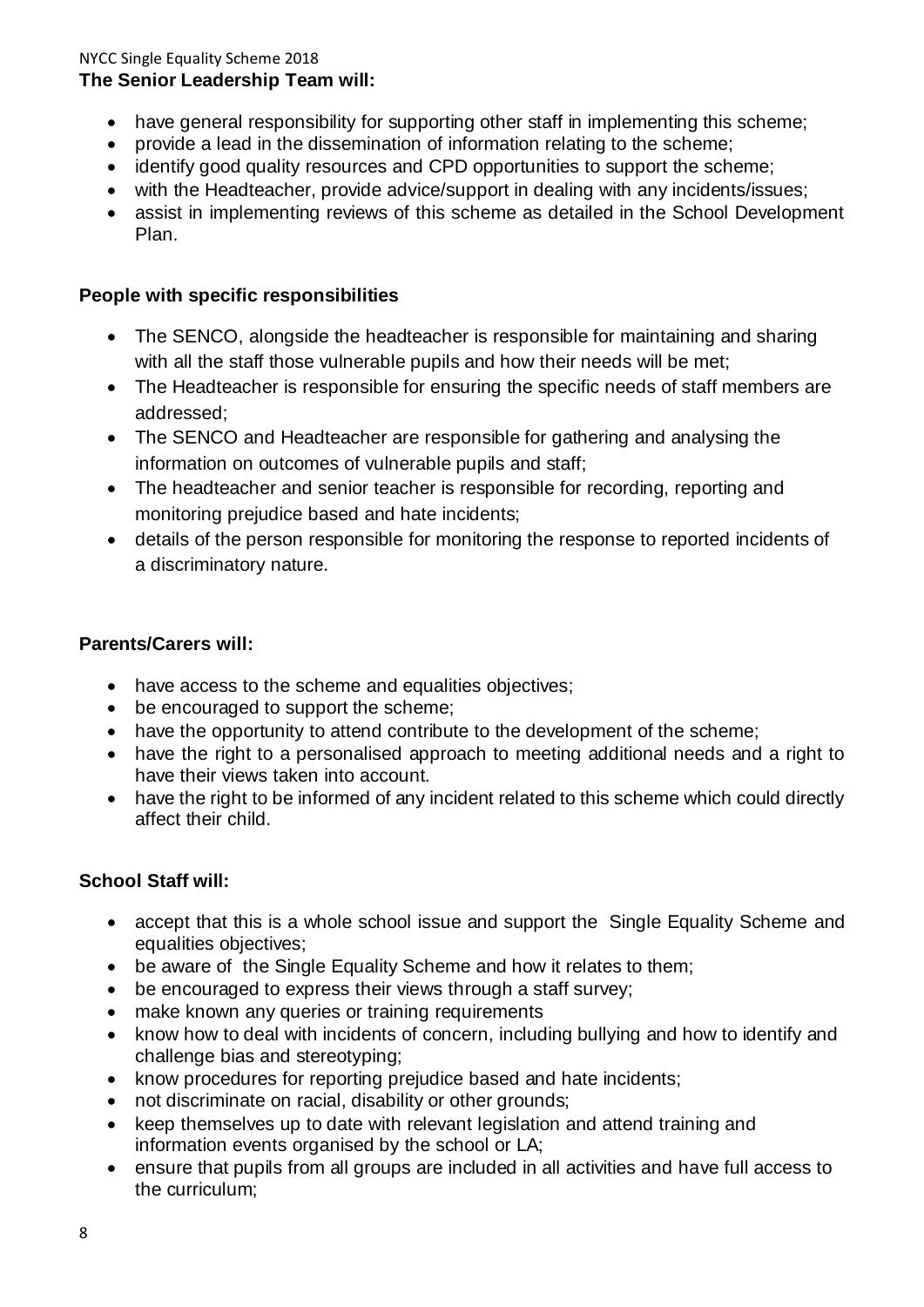• promote equality and diversity through teaching and through relations with pupils, staff, parents, and the wider community.

## **Pupils will:**

- be encouraged to express their views and contribute where possible to the formulation of policies
- be made aware of any relevant part of the scheme, appropriate to age and ability;
- be expected to act in accordance with any relevant part of the scheme
- experience a curriculum and environment which is respectful of diversity and difference and prepares them well for life in a diverse society;
- understand the importance of reporting discriminatory bullying and racially motivated incidents;
- ensure the peer support programme within the school promotes understanding and supports pupils who are experiencing discrimination.

Visitors and contractors are responsible for complying with the school's Equality Scheme – non-compliance will be dealt with by the Headteacher.

## **Involvement Processes**

Policies are vital to identify and consolidate thinking regarding appropriate provision for pupils, however, they are often viewed as an end, when they should be seen as a process - always evolving in response to changes and evidence from impact assessments. When developing this Equality Scheme and the equalities objectives, the school is clear that this is a process which must be informed by the involvement of all participants such as pupils, parents, school staff, governors and external agencies. This will ensure that the school gleans insights into the barriers faced by people from different social identity backgrounds and learns the best ways to overcome such barriers. This Scheme and equalities objectives will be informed, therefore, by:

- the views and aspirations of pupils themselves from different social identity backgrounds;
- the views and aspirations of parents of pupils from different social identity backgrounds;
- the views and aspirations of staff from different social identity backgrounds:
- the views and aspirations of members of the community and other agencies, including voluntary organisations, representing different social identity backgrounds;
- the priorities in the North Yorkshire Children and Young People's Plan.

## **Mechanisms for involvement**

At this school the following mechanisms will ensure the views of **pupils** inform the equality objectives and action plan:

- Pupil voice groups;
- Individual interviews with pupils involved in incidents of a discriminatory nature or bullying related to discrimination;
- Individual interviews with pupils experiencing reasonable adjustments;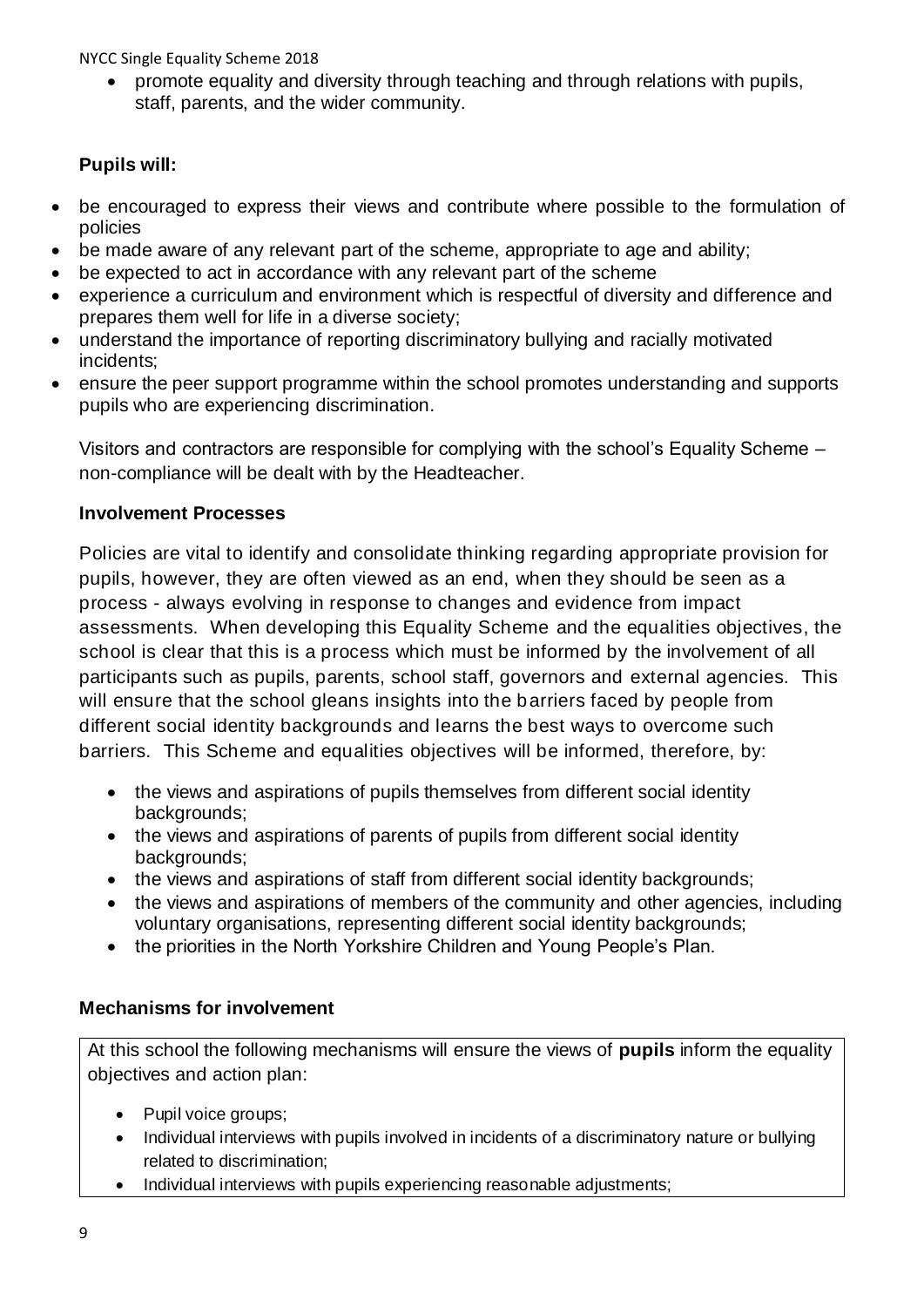• Growing Up in North Yorkshire Pupil Survey (Year 2, 5 and 6)

At this school the following mechanisms will ensure the views of **staff** inform the Equality Scheme, objectives and action plan:

- Regular staff meetings with specific agenda items;
- Individual discussions with staff as a part of performance management
- Staff survey.

At this school the following mechanisms will ensure the views of **parents and the community** inform the Equality Scheme, objectives and action plan:

- Welcoming parents and the community into school so that they are critical drivers in policy development.
- Example text to be inserted into communication with parents: "your support for your child's education is crucial to their progress. Thank you for your ongoing support. Please tell us if we can be of any further assistance or if there is any adjustments we need to make to help you support your child, for example: letters in large font; letters in different languages; wheelchair access; explaining things over the phone; a discussion with a school colleague of the same gender."
- Feedback through Governing Body meetings;

The school's action points will focus on developing the involvement of pupils, staff and parents from different social identity backgrounds over the four years (maximum) of this Scheme and the equalities objectives. We will consider varying the times, methods and the venues for this involvement to ensure the best possible attendance and ensure views can be heard. This way the school will learn what works and the involvement of pupils, staff and parents will improve and deepen over time.

## **Making it happen**

## **Action Planning**

Although it is no longer a requirement for schools to have an equality action plan, those schools which do already have one (or more) of these in place, may find it helpful to continue with this approach and adapt it to take into account the extent of the duty. (5.27 DfE Equalities Guidance May 2014)

This scheme is supported by an action plan, the progress of which is monitored and evaluated by the Governing Body.

The action plan that identifies the equality objectives for the school arising from this scheme and the impact assessment (schools could use the Inclusion Quality Mark ) has:

- clear allocation of responsibility;
- clear allocation of resources, human and financial;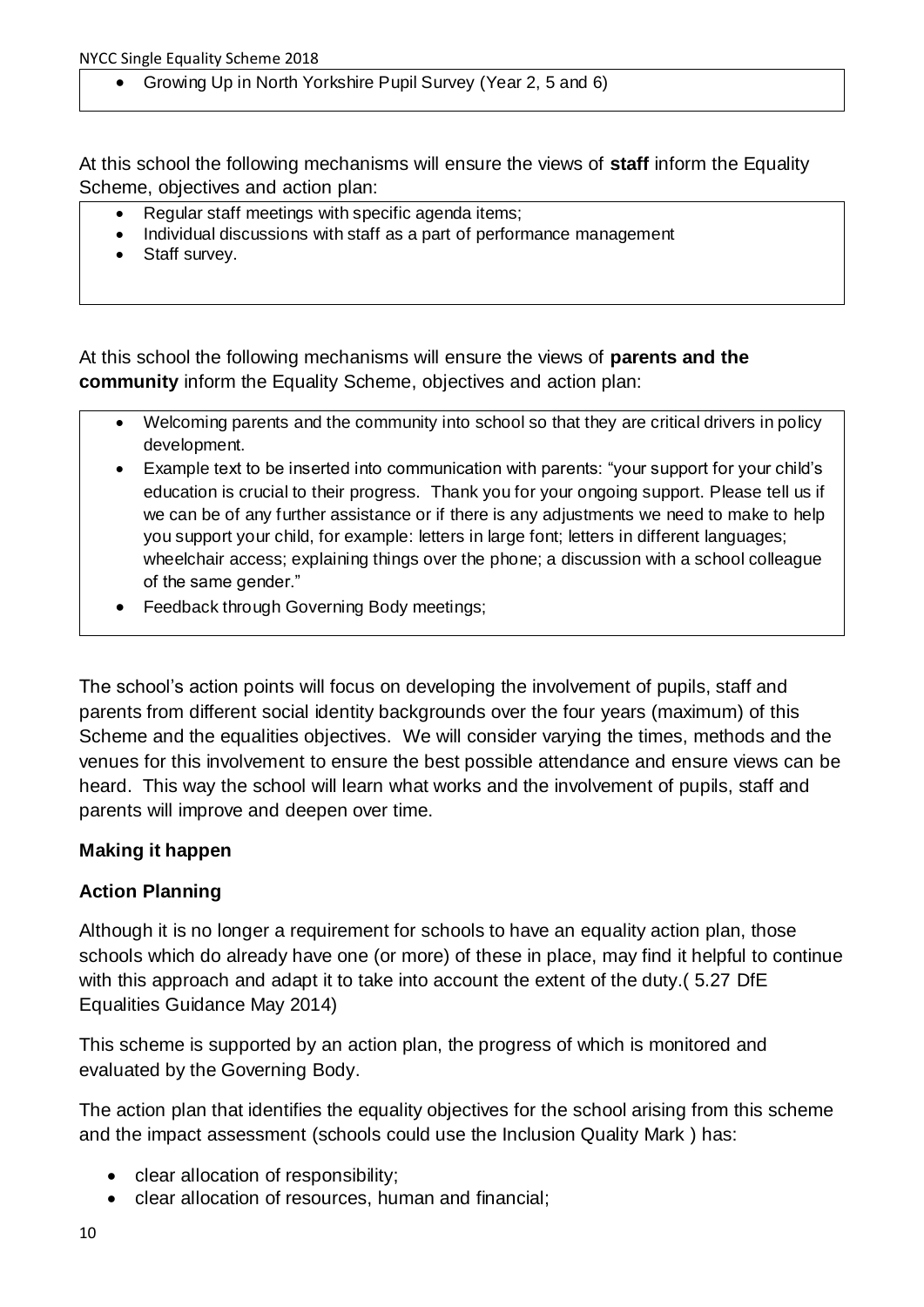- **clear timescales**:
- expected outcomes and performance criteria;
- specified dates for review;

The effectiveness of this Scheme and progress with the equalities objectives will be evaluated and reflected in:

- school self-evaluation;
- pupil progress, outcomes and engagement,
- feedback e.g. Parentview, pupil voice

## **Reporting**

This Scheme and equalities objectives will be reported on annually. Progress against the action plan will be evaluated and the impact of the action and activities assessed. Copies will be displayed in the school reception area and the school website and it will be referenced in school newsletters and in the school's prospectus.

## **Publication**

Equalities objectives will be published and available to anyone requesting a copy. Copies will be available from the school reception, it will be referenced in school newsletters, the school prospectus and on the school's website (equalities page).

Information is published demonstrating how the school is complying with the Public Sector Equality Duty and the school's equality objectives. The school updates its published information at least annually and publishes the equality objectives at least every four years.

## **Schools' duties around accessibility for disabled pupils**

4.28 Schools and LAs need to carry out accessibility planning for disabled pupils. These are the same duties as previously existed under the DDA and have been replicated in the Equality Act 2010.

4.29 Schools must implement accessibility plans which are aimed at:

- increasing the extent to which disabled pupils can participate in the curriculum;
- improving the physical environment of schools to enable disabled pupils to take better advantage of education, benefits, facilities and services provided; and
- improving the availability of accessible information to disabled pupils.

4.30 Schools will also need to have regard to the need to provide adequate resources for implementing plans and must regularly review them. An accessibility plan may be a freestanding document but may also be published as part of another document such as the school development plan.

4.31 OFSTED inspections may include a school's accessibility plan as part of their review.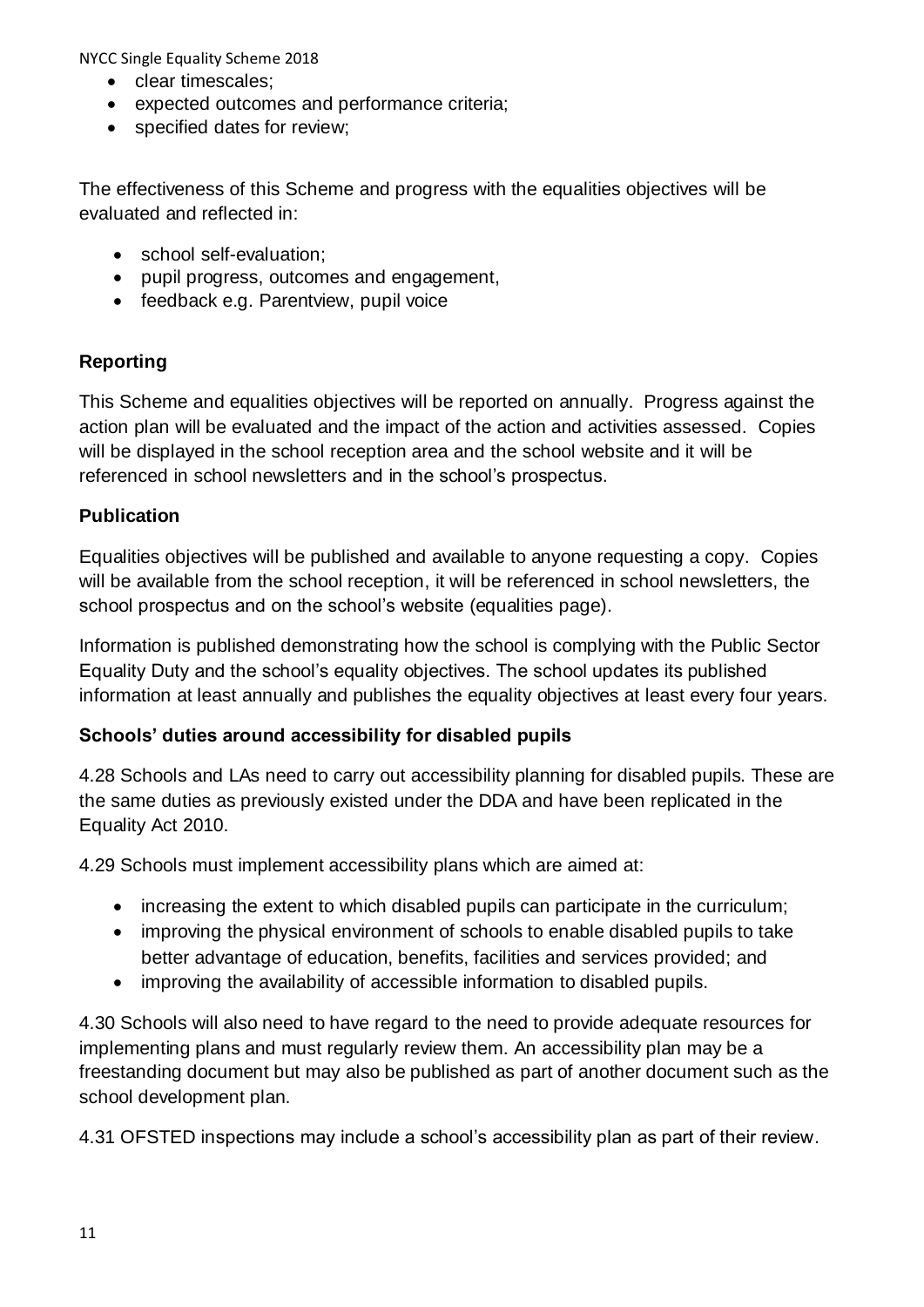This document relates to the The Equality Act 2010 and schools: Departmental advice for school leaders, school staff, governing bodies and local authorities May 2014, updated June 2018 DfE

<https://www.gov.uk/government/publications/equality-act-2010-advice-for-schools>

This is for:

- school leaders
- school staff
- governing bodies

It applies to:

- local-authority-maintained schools
- academies and free schools
- local authorities
- non-maintained special schools
- independent schools

*5.16 Under specific duties set out in previous equality legislation, schools were*  required to produce equality schemes in relation to race, disability and gender. Under *the specific duties there are no requirements to create equality schemes. But schools may choose to continue producing such a scheme, if it helps them to comply with the Equality Duty, and they can expand it to cover the additional protected characteristics*

## **Contact us**

North Yorkshire County Council, County Hall, Northallerton, North Yorkshire, DL7 8AD Our Customer Service Centre is open: Monday - Friday 8.30am - 6.00pm and Saturday 9.00am - 12.00pm Tel: 0845 8727374 email: customer.services@northyorks.gov.uk Or visit our website at: www.northyorks.gov.uk

If you would like this information in another language or format such as Braille. large print or audio, please ask us.

أگر آپ کومعلومات <sup>س</sup>ی دیگر زبان یا دیگرشکل میں در کارہوں تو برائے مہر بانی ہم ہے یو چھئے۔

如缺索取以另一語文印製或另一格式製作的資料,請與我們聯絡。



যদি আপনি এই ডকমেন্ট অন্য ভাষায় বা ফরমেটে চান, তাহলে দয়া করে আমাদেরকে বলন।

Aby otrzymać te informacje w innym jezyku lub formacie, np. w alfabecie brajla, w wersji dużym drukiem lub audió, prosimy się z nami skontaktować.

Tel: 01609 532917

Email: communications@northyorks.gov.uk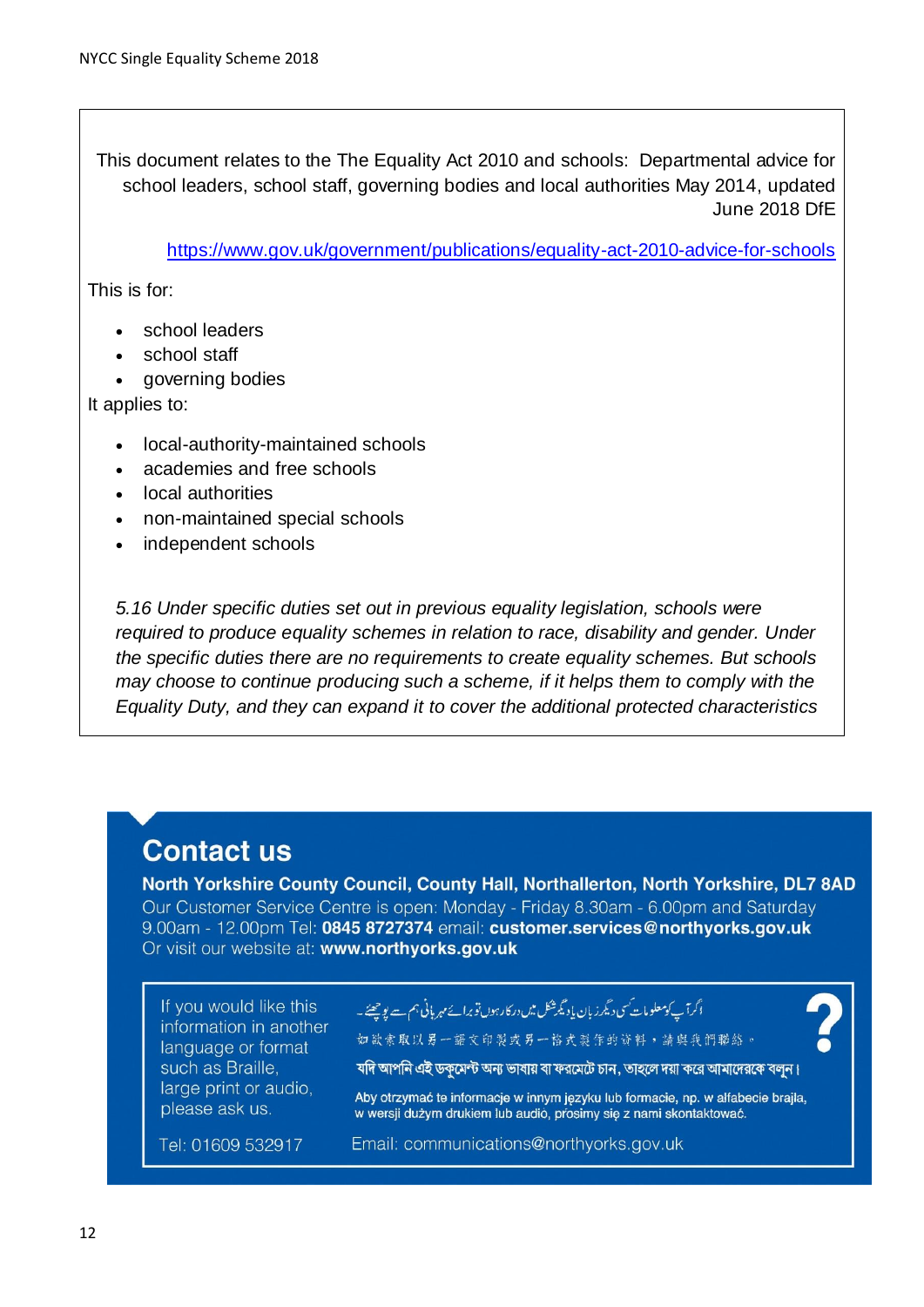## **Appendix 1: Equality Legislation and Guidance**

This equality scheme responds to the current equalities legislation.

• The Equality Act 2010 is the overarching legislation for all equality duties.

The act serves two main purposes:

- a) To harmonise discrimination law;
- b) To strengthen the law to support progress on equality.

The act supersedes or strengthens the following acts and regulations:

- The Equal Pay Act 1970
- The Sex Discrimination Act 1975
- The Race Relations Act 1976
- The Disability Discrimination Act 1995
- The Employment Equality (Religion & Belief and Sexual Orientation) Regulations 2003
- The Employment Equality (Age) Regulations 2006
- The Equality Act 2006 Part 2
- The Equality Act (Sexual Orientation) Regulations 2007
- The SEN Code of Practice 2001

## **Overview of previous equalities legislation which has been harmonised and strengthened by Equality Act 2010:**

- Race Relations Act (RRA) 1976/2000 statutory positive duty to promote racial equality, promote good race relations and eliminate unlawful racial discrimination;
- Sex Discrimination Act (SDA) 1975 (and Regulations 1999), Gender Equality Duty 2007 statutory positive duty to promote gender equality and eliminate unlawful gender discrimination;
- Employment Equality (religion or belief) (sexual orientation) Regulations 2003 extended to education, Equality Act (Part 2) 2007 The Act sets out that is unlawful for schools to discriminate against a person: a) in the terms on which it offers to admit him/her as a pupil: b) by refusing to accept an application to admit him/her as a pupil, or c) where he/she is a pupil of the establishment:

i) in the way in which it affords him/her access to any benefit, facility or service, ii) by refusing him/her access to a benefit, facility or service, iii) by excluding him/her from the establishment, iv) by subjecting him/her to any other detriment.

• Disability Discrimination Act (DDA) 1995/2005 statutory positive duty to promote equality of opportunity for disabled people: pupils,